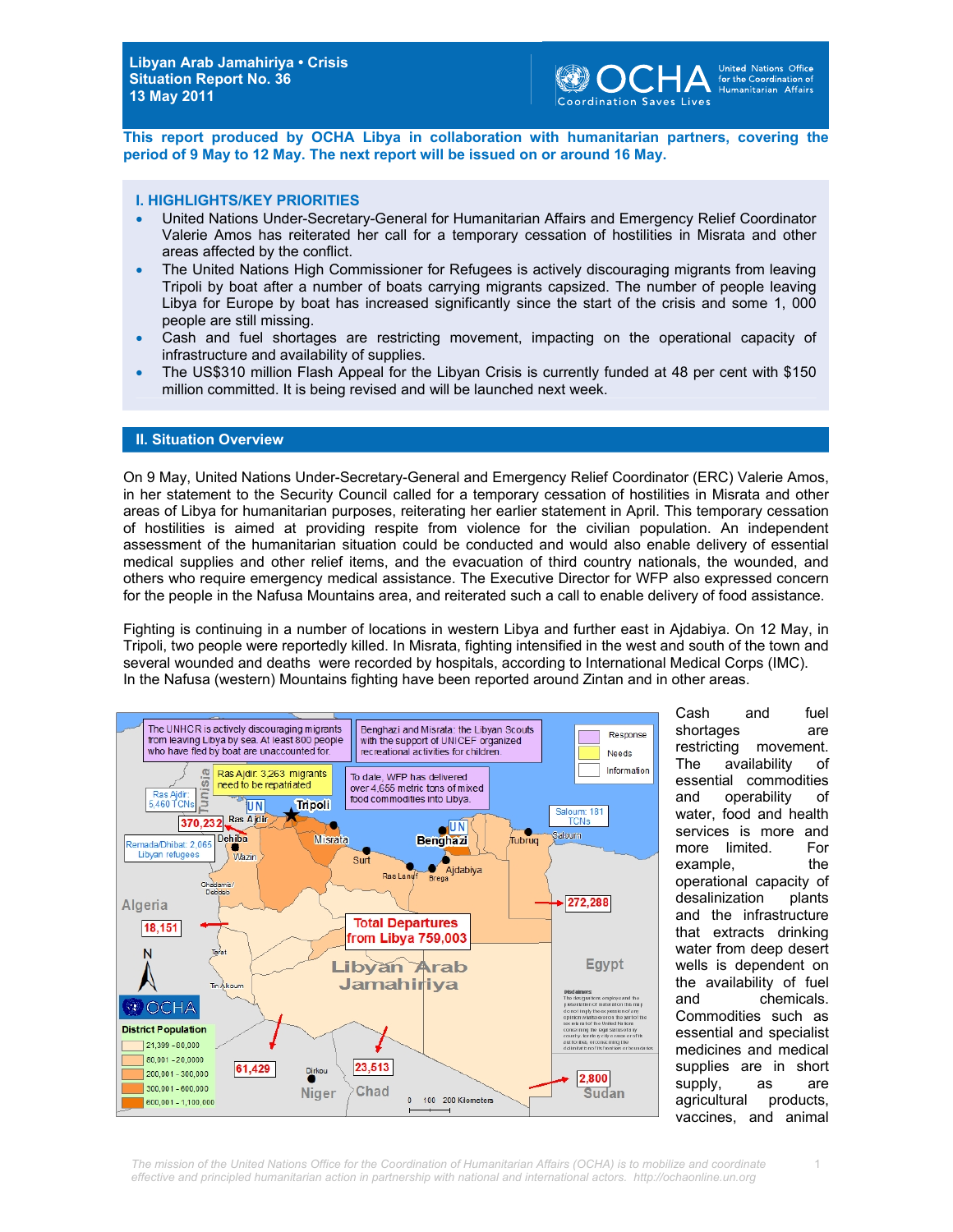feed. They are not able to be adequately replenished now. In addition, the exodus of migrants has drained the labour force including the health, agriculture and other service sectors.

The number of people leaving Libya by sea bound in an attempt to reach Europe has risen since the crisis in Libya began. The majority of these people are third-country nationals (TCNs) from sub-Saharan Africa desperate to leave the insecurity and uncertainty in Libya. People fleeing are often doing so in unseaworthy and overloaded vessels. UNHCR has appealed to urgently put in place more reliable and effective mechanisms for rescue in the Mediterranean. UNHCR has urged states, commercial shipping companies and others present in the Mediterranean to consider that all boats leaving Libya for Europe are likely to require assistance.

At least 1,000 people who have fled Libya by boat so far remain unaccounted for.

Early last Friday 6, a boat carrying people fleeing Libya broke up shortly after departing Tripoli. Relatives of those onboard say the vessel was carrying around 600 people. A senior Somali diplomat in Tripoli has reported that 16 bodies have been recovered, including two babies. The full death toll is unknown. Most of those onboard are believed to have been from Sub-Saharan Africa. Hundreds of people are missing and bodies were seen floating in the sea and washed ashore (some bodies were seen on the Lampedusa cost). On 25 March, a small boat that had left Tripoli for Italy ran out of fuel and started drifting. According to survivors who reached Lampedusa, the boat was thrown water and biscuits from a helicopter. According to reports, 61 of the 72 people on board the boat died of hunger or thirst. Passengers were expected to operate the boat on their own.

This past days saw an increase in arrivals across the Mediterranean: five boats arrived on Lampedusa, carrying close to 2,400 people on the weekend from 6 to 8 May. Most are sub-Saharan Africans, many of them women and children. All five boats needed rescuing by the Italian coastguard and maritime police, with one boat running aground close to the Lampedusa shore. The number of people who have arrived in Italy and Malta from Libya now stands at 12,360, in a total of some 35 boats (11,230 to Italy and 1,130 to Malta).

More than 15000 Chadians and Sudanese are in need of transportation to Chad and Sudan, in Kufra, southern east Libya. Lack of water and electricity is reported in Kufra. WFP and agencies are currently assessing the situation and preparing to respond to emerging needs.

#### **III. Humanitarian Needs and Response**

### **SHELTER AND NON-FOOD ITEMS (NFI)/MIGRATION/POPULATION MOVEMENTS**

#### **Tunisia**:

Averages of 3,000 individuals per day are crossing from the southern Dehibat border into Tunisia. Refugees previously accommodated in Dehibat and Remada transit camps are moving towards the towns of Tataouine, Medenine and Gabes. As of 9 May, 2,060 Libyans are hosted in camps in Tataouine governorate, including 874 people in the UAE camp in Dehibat and 1,186 in the UNHCR-run camp in Remada, 47 kilometers from the border. It is estimated that approximately 50,000 Libyans are hosted by the local communities. Six "volunteer stations" run by Tunisian neighborhood communities have been set up in downtown Tataouine where families that want to help Libyan refugees can register; and Libyan refugees in search of housing can go for information and register. The number of Libyan refuges now exceeds 20 per cent of the host country population in Tataouine governorate, and 10 per cent of the host country population in Medenine governorate, putting a strain on the capacity of the local services, especially health, to assist both the refugee and Tunisian population.

The number of people residing in the camps close to the border of Ras Adjir increased slightly although fewer Libyans are crossing. As of 8 May, 4,912 people remain in the three camps: 3,313 in Choucha Camp, 1,006 in the UAE Camp, and 593 in the IFRC Camp. There are currently 2,490 people of concern to UNHCR at the Ras Adjir camps, most from Somalia and Eritrea. Some 329 were previously registered at the UNHCR Office in Libya.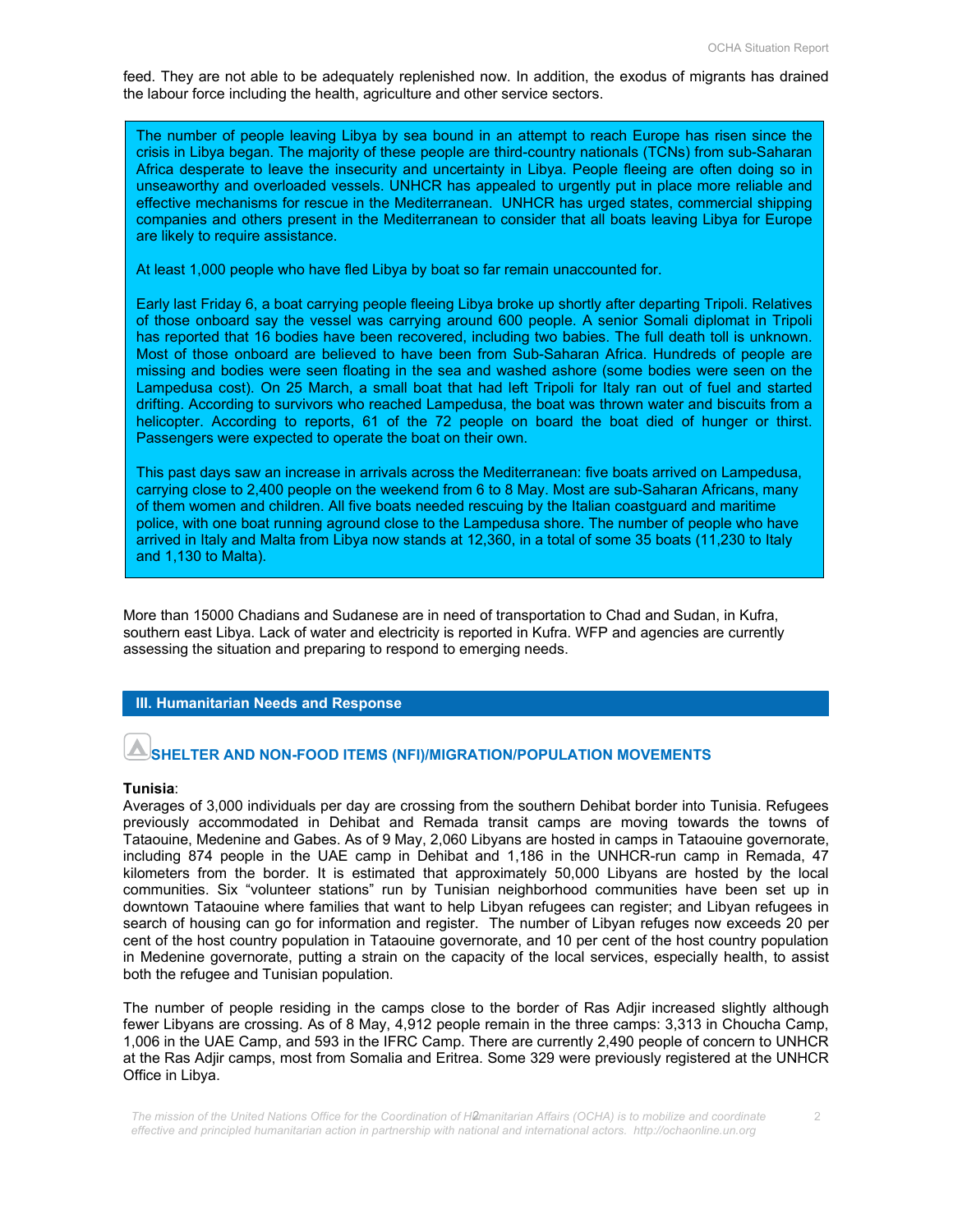The decreasing number of Libyans crossing into Tunisia at Ras Adjir is attributed to the fuel shortages in Libya. Reports also suggest more difficulty in passing check-points from Tripoli.

#### **Egypt**:

On 11 May, 828 people remain at Saloum transit point, including 181 TNCs. Imposition of visa requirements for Libyans on 7 May led to a reduction in the number of Libyans crossing the border with 17 Libyans crossing on 8 May and 364 on 9 May. On 10 May the visa requirement was revoked. On 11 May 1,639 Libyans entered Egypt.

# **FOOD SECURITY**

WFP has delivered over 4,655 metric tons of mixed food commodities into Libya. Some 1,091 metric tons of food have been distributed in the east, to over 242,000 beneficiaries in 17 locations - Benghazi, Ajdabiya, Awjla, Jakharra, Sultan, Al Bayda, Jalu, Sulug, Tubruq, Dernah, Al Marj, Al Kufra, Rebianah, Al Agourya, Al Abyar, Al Qubba, and Tazurbu. Recipients are IDPs, Third Country Nationals (TCNs) and other vulnerable groups. In April, WFP opened a supply route into western Libya from the Tunisian border, delivering 250 metric tons of food (enough to feed 16,000 people for a month). With the Libyan Red Crescent, 46 metric tons of this food was distributed around Tripoli to 4,500 IDPs, mainly from Misrata.

Some 155 metric tons have been delivered and mostly distributed to 14,890 people living in the Nafusa Mountain towns of Gharyan, Mizdah, Ghanima, Yefren, Tigi, and Al Rejban.

UNHCR established a field office in Tataouine to supervise the distribution of food and non-food items (NFIs) and register Libyan refugees. Food cluster partners are providing food assistance to Libyan refugees in host families in southern Tunisia, including providing fresh bread to the refugees in the Remada camp and in Tataouine.

On 12 May, FAO and WFP began an Emergency Food Security Assessments (EFSAs) with Food Security cluster partners in Benghazi, using the Emergency Market Mapping Analysis (EMMA) methodology, and including analysis of stock replenishment.

**Gaps & Constraints:** Fuel shortages and access to the supply route are the key continuing challenges.

# **HEALTH**

IMC procured medical supplies for Nalut, Jadu and Zintan, will be delivered through the Dhibat border when possible.

IMC provided an additional 20 nursing staff to the Benghazi Medical Centre on 10 May, and also began the ambulance staff training workshop on 11 May, jointly with the Ministry of Health and the Benghazi Medical Center. IMC also continues to provide health care services to IDPs and residents in eastern Libya, such as 1,050 UNICEF hygiene kits to IDPs in Derna.

Medical staff at the hospitals in Remada and Tataouine confirm that measures to automatically record births at hospitals are in place and functioning. Efforts to monitor the birth registrations and the 40 pregnant women in Remada camp, and the 80 pregnant women in the Ras Adjir camps will continue.

On 11 May, Global Relief Libya, in coordination with the Tunisian Red Crescent, reported that three containers of medical supplies and five tons of clothes were sent via ship to Tunis. The supplies will be distributed in the Nafusa Mountain region.

**Gaps & Constraints:** Acute shortages of qualified health staff, especially nurses, to properly treat the war wounded, and specialized treatment and drugs.

# **Protection**

With support from UNICEF, the Libyan Scouts have organized recreational activities for 350 children and their parents in Benghazi and Misrata.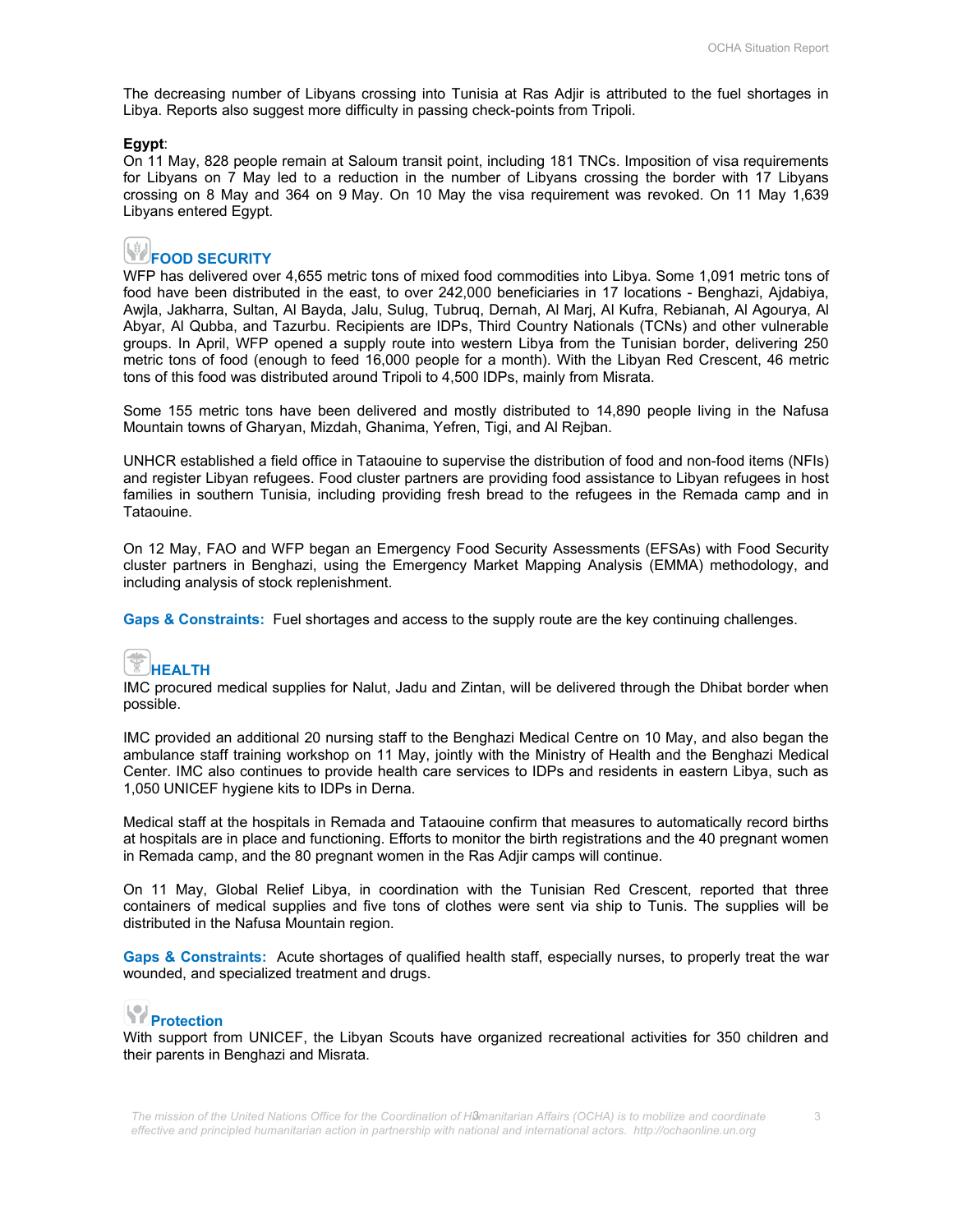On 9 and 10 May, UNHCR conducted a two-day training on 'Introduction to Internally Displaced Persons Protection' in Benghazi, the first of a series of training events on IDPs and protection conducted for the Libyan Humanitarian and Relief Committee and civil society representatives from eastern Libya.

UNICEF psychosocial support team has identified 93 unaccompanied children in the Ras Adjir camps. Some 51 of these are either in the camp or at the Ben Guerdan Youth Centre. Child Protection sub-cluster partners have established an educational space in the family centre space at Choucha Camp for 150 children.

UNICEF has been working with the Tunisian Ministry of Education to support the provision of two to three classrooms in schools in Remada for Libyan refugee children so these can return partially to school. Some Libyan refugee women in southern Tunisia are experiencing levels of anxiety when they do not receive news from their husbands and children left behind in Libya.

**Gaps & Constraints:** The lack of stimulation, educational and recreational activities are starting to prove increasingly difficult for refugee children in southern Tunisia. Classroom space is needed.



#### **WATER SANITATION HYGIENE (WASH)**

According to the Director of the Man Made Great River Project in Benghazi, Benghazi requires 750,000m<sup>3</sup> of water daily, while the reserve is 4,000,000m<sup>3</sup>/day. In Brega and Ras Lanuf ,the need is 10-15,000m<sup>3</sup> of water a day; in Misrata 3–400,000m<sup>3</sup>/day. The main risk related to the water supply in Misrata is its dependence on fuel to generate power for pumping to its destinations.

UNICEF is providing the chemicals for desalination units in six locations in eastern Libya: Tubruq, Bomba, Derna, Susa, Abutraba, and Jaghbob. This will support adequate water supply to the populations in these cities. In Saloum, UNICEF continues trucking 180, 000 litres/day for sanitary purposes. The Egyptian Ministry of Health continues water quality testing twice weekly and chlorine residual testing on a daily basis.

## **EMERGENCY TELECOMMUNICATIONS**

The approval of the frequency licenses for the new repeater site is expected soon. The 8 UN agencies and 5 NGOs with offices in Benghazi are linked via microwave to the WFP VSAT for shared Internet access. The NGO hub operated by Telecoms sans Frontiers has 8 fixed computer connections and a reservation system.

## **LOGISTICS**

UNHAS announced a revised flight schedule based on an evaluation of the first week of operations. The new routing is Malta-Benghazi-Cairo-Benghazi-Malta, effective as of 12 May.

**Gaps & Constraints:** Access to parts of Libya particularly Misrata Port and the roads in western Libya are still limited due to security constraints.

#### **IV. Coordination**

The Revision of the 2011 Flash Appeal for the Libyan Crisis is being finalised by the UN and partners. Seven clusters have provided cluster response plans for the Appeal, which was submitted to Geneva on 11 May. The appeal will be launched on 18 May in Geneva.

Please refer to http://libya.humanitarianresponse.info/ for all cluster coordination updates and meeting schedules, and comprehensive information on the humanitarian response to the Libyan crisis.

The UN has up to 30 staff from across agencies and programmes in Benghazi and up to 8 staff in Tuburq. It is also working on returning to Tripoli, and shifting the centre of gravity closer to Libya. Additional staff will be placed in Zarzis on the Libya-Tunisia border, and in readiness for access into western Libya.

#### **V. Funding**

According to the Financial Tracking Services, the US\$310 million Flash Appeal for the Libyan Crisis is currently funded at 48 percent with US\$ 150 million committed and \$5.9 million in pledges. All humanitarian partners, including donors and recipient agencies, are encouraged to inform OCHA's Financial Tracking Service (FTS - http://fts.unocha.org ) of cash and in-kind contributions by e-mailing:fts@un.org.